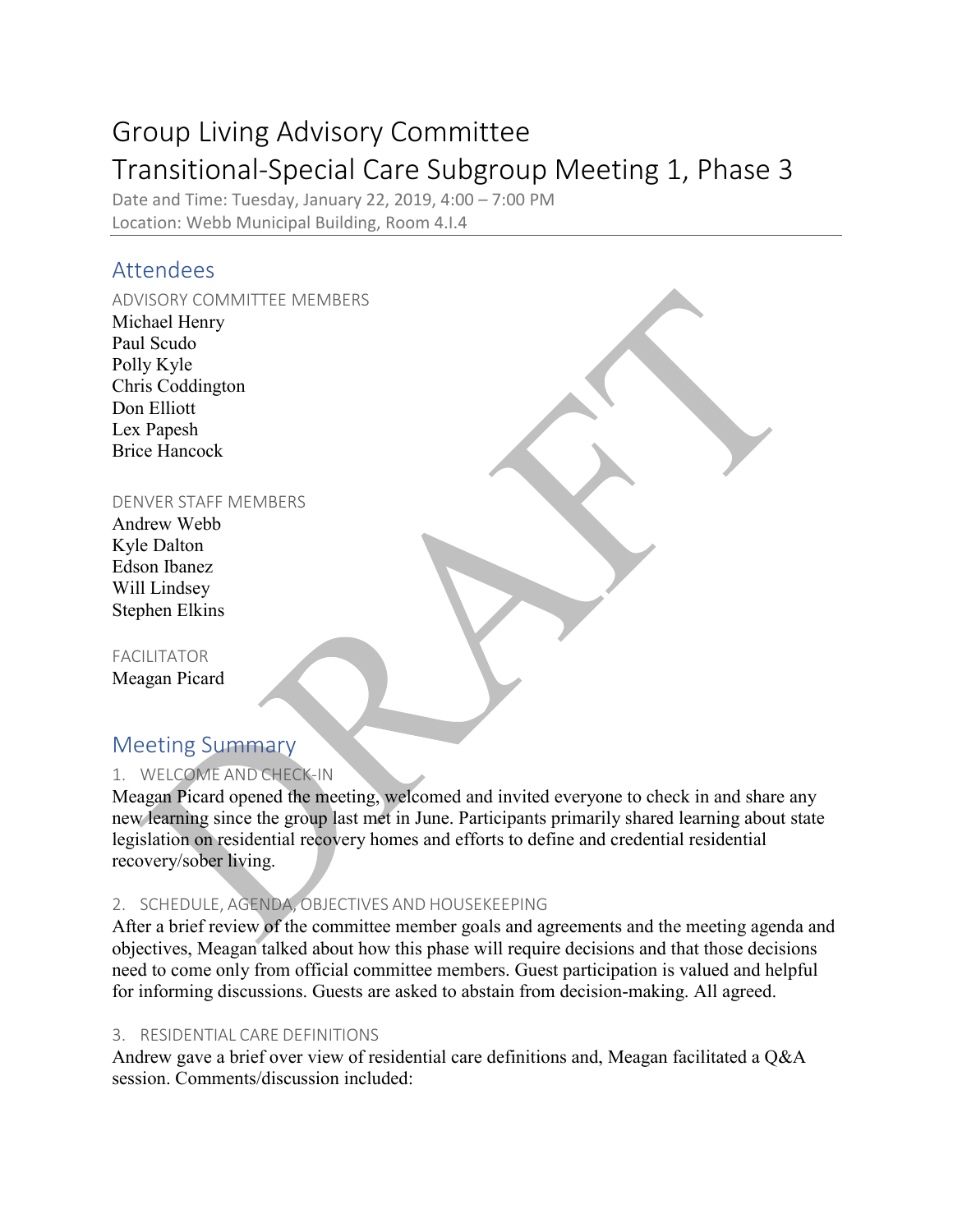- People-first language: Committee members said that city staff should use people-first language when making future text amendments to the DZC, and staff agreed.
- Institutionalization language: The group discussed how there are no specific spacing requirements for small residential care uses, but "institutionalization" language is in place to mitigate effects of concentration. For instance, mixed use nature of the zone was a significant consideration in Marion Street determination to allow residential care use. (FOLLOW-UP ITEM: Distribute Marion Street res care determination by Steve Elkins to the group for educational purposes.)
- Permanent Supportive Housing (PSH): More discussion ensued about how PSH is not covered in the DZC and why. PSH is often subsidized housing with services available but optional on-site. PSH must be in a zone district that allows the services as permitted uses since they don't take place in the individual units. These are permanent, private residences.
- Transitional clarifications: Definition of Transitional Living requires one unit per individual. FHA can allow more than one resident per unit, but providers must go to Denver Board of Adjustment (BOA) for a variance that will allow more than one resident per unit.
- Special Care Home/custodial care clarifications: Are they exclusive to people who would be protected by the Federal Fair Housing Act (FFHA)? This was not fully clarified. Rather, the group discussed custodial (12+ hours on premises) care for individuals who aren't transitioning into a PSH living situation. Custodial/Special care is not defined in the DZC, has been open to staff interpretation for what that type of care means. Different care types have a lot of cross-over that creates problems with interpretation.

### 4. HOUSEHOLD VERSUS SELECTED RESIDENTIAL CARE USES – DIFFERENCES IN CHARACTERISTICS AND IMPACTS

Before beginning an exercise to clarify the differences in characteristics and impacts of residential care and household uses, the group discussed whether or not Sober Living should be considered specifically when looking at differences among residential care uses. Ultimately, the group determined sober living should be specifically considered primarily because the majority of permits are for Sober Living (Development Services staff estimated 70-80%), and there are not clear regulations for this use. Understanding sober living characteristics and impacts specifically can help to determine what, if any, regulations should be included in DZC update.

During this conversation, the group also discussed whether or not the city should have a definition of recovery/sober living and how it would be treated in relation to a state definition. Local/City definition will often win out against the state definition, but our Decision-Making Criteria guides us to seek language consistent with other regulations. Additionally, the group's goals include having clarity of the code and how it is administered.

It was also noted that it is important to determine how to address other housing scenarios protected by Fair Housing Act and to remember that the majority of the people entering into these residential care uses are vulnerable populations.

The group also discussed the implications of the full committee's recommendations that the city treat related and unrelated household members the same (unlimited for both). If the city follows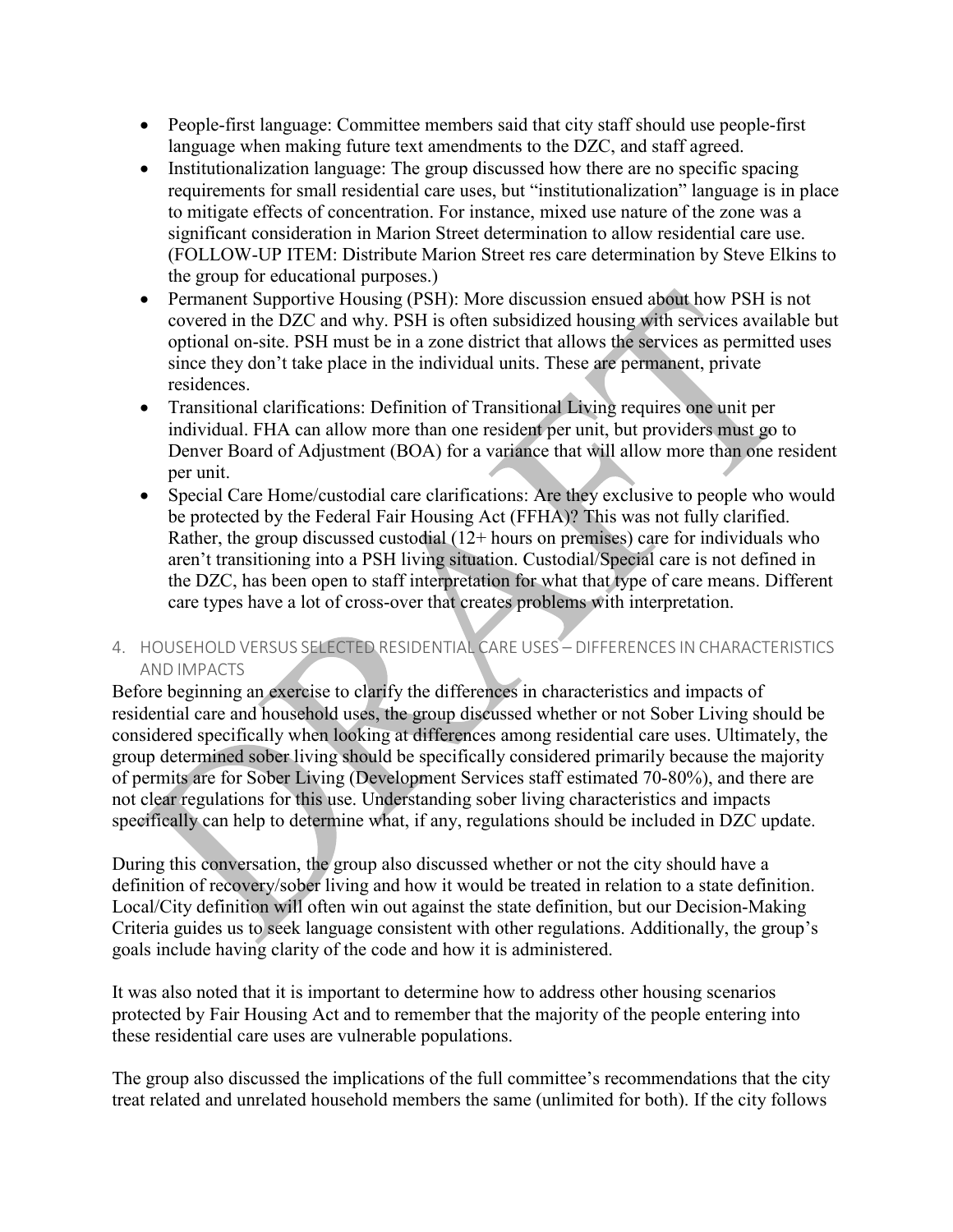this recommendation, the household definition would no longer be available to limit unregulated residential care situations like Sober Living.

Characteristics of Transitional/Special Care/Sober Living Homes initially identified as distinct from general households:

- Potentially shorter duration of stay
- Potentially more cars/parking needs
- Potentially focuses on specific demographic groups
- Protected by ADA/FHA in many cases
- Operate under strict set of rules/norms/regulations (more structured living arrangements)
- Staff onsite sometimes (more time for supervision/custodial situations)
- No drug/alcohol use
- Seems to be move toward being in house-type structure versus multi-unit structures

In preparation to look at impacts of these characteristics, the group discussed any assumptions they may have been making when creating the list and reviewed city complaint and violation data (see meeting handout). The group grappled with the fact that the data did not confirm some assumptions, including that there are more cars/parking challenges. The group supported removing parking from the impacts list but recognized that perception will be a challenge. They also acknowledged that the most frequent violations were related to property management issues (trash, etc.), not zoning issues.

The conversation shifted to address this question: How do you get the general population to realize that a different population (i.e. sober living) might generate fewer impacts (such as parking) than the current households in an area? It was noted that many assumptions are based on fear, and these fears must be addressed in some way. *How can we get data that shows people who are in transitional/sober living situations are no threat to neighborhoods?* It was suggested that a process needs to be in place where the City is able to mediate presence and permitting of transitional/special care uses from start to finish. Upfront education of the public and providers was also suggested.

The group determined that they will likely submit a set of recommended solutions that may include a mix of zoning and non-zoning solutions.

## 5. NEXT STEPS AND CLOSE

Next, staff will synthesize feedback on differences between HH and Transitional/Special Care uses and come back to the group with some draft ideas/definitions. The group shared several things that they would like to see staff address/grapple with as they develop alternative solutions/recommendations:

- Populations served by these uses are vulnerable and growing.
- Those people who are in early recovery are the most vulnerable and need the most help and protection.
- Zoning should be easy enough that it does not deter people.
- What should the process look like from start to finish? What is the City's role throughout the entire process?